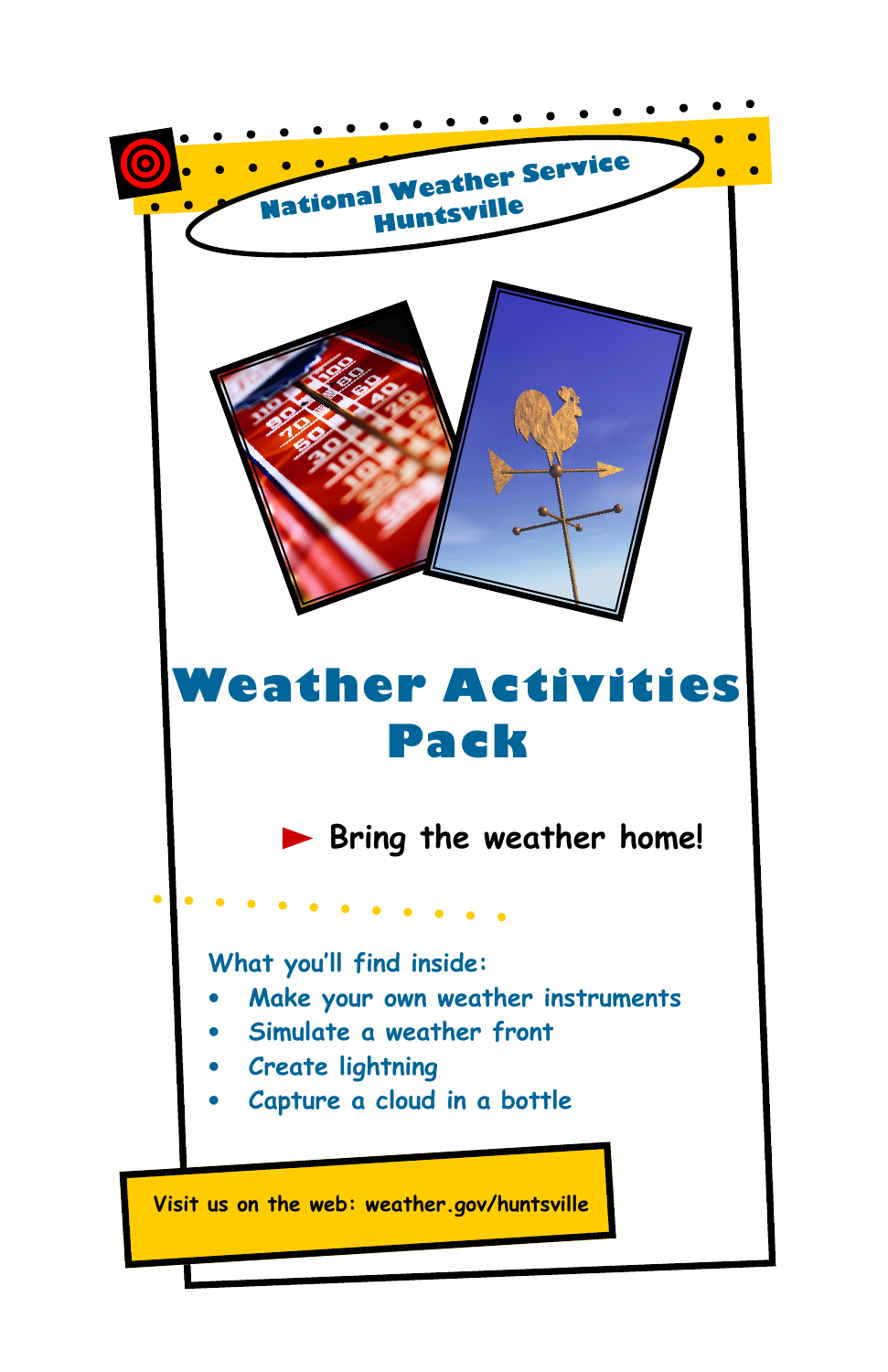#### **Instruments**

# Make a Barometer\*

Air pressure, which is measured with a barometer, changes from day to day when weather systems move nearby. When air warms up it rises and can create clouds...so low pressure is associated with stormy weather. When air cools, it sinks so fewer clouds can form...so high pressure is associated with clear skies!



#### **Materials**

- » Petroleum jelly » Balloon
- » Empty can without top » Rubber band
	-

» Tape » Drinking straw

» Light colored poster board

#### **Instructions**

- 1. Spread a thin layer of petroleum jelly around the edge of the can (be careful not to cut yourself). Stretch the uninflated balloon over the can and seal it with a rubber band.
- 2. Tape a straw onto the middle of the balloon.
- 3. Place a piece of folded poster board next to the can where it won't be disturbed. Mark the end of the straw on the poster board.
- 4. Check your barometer once or twice a day for a week and mark any changes in position. Label your highest mark 'HIGH' and your lowest mark 'LOW'.

#### **Results**

When there is high air pressure, the air outside the can pushes down on the balloon harder, tipping the straw up. When the outside air pressure is lower, the balloon top of the can expands which tips the straw downward.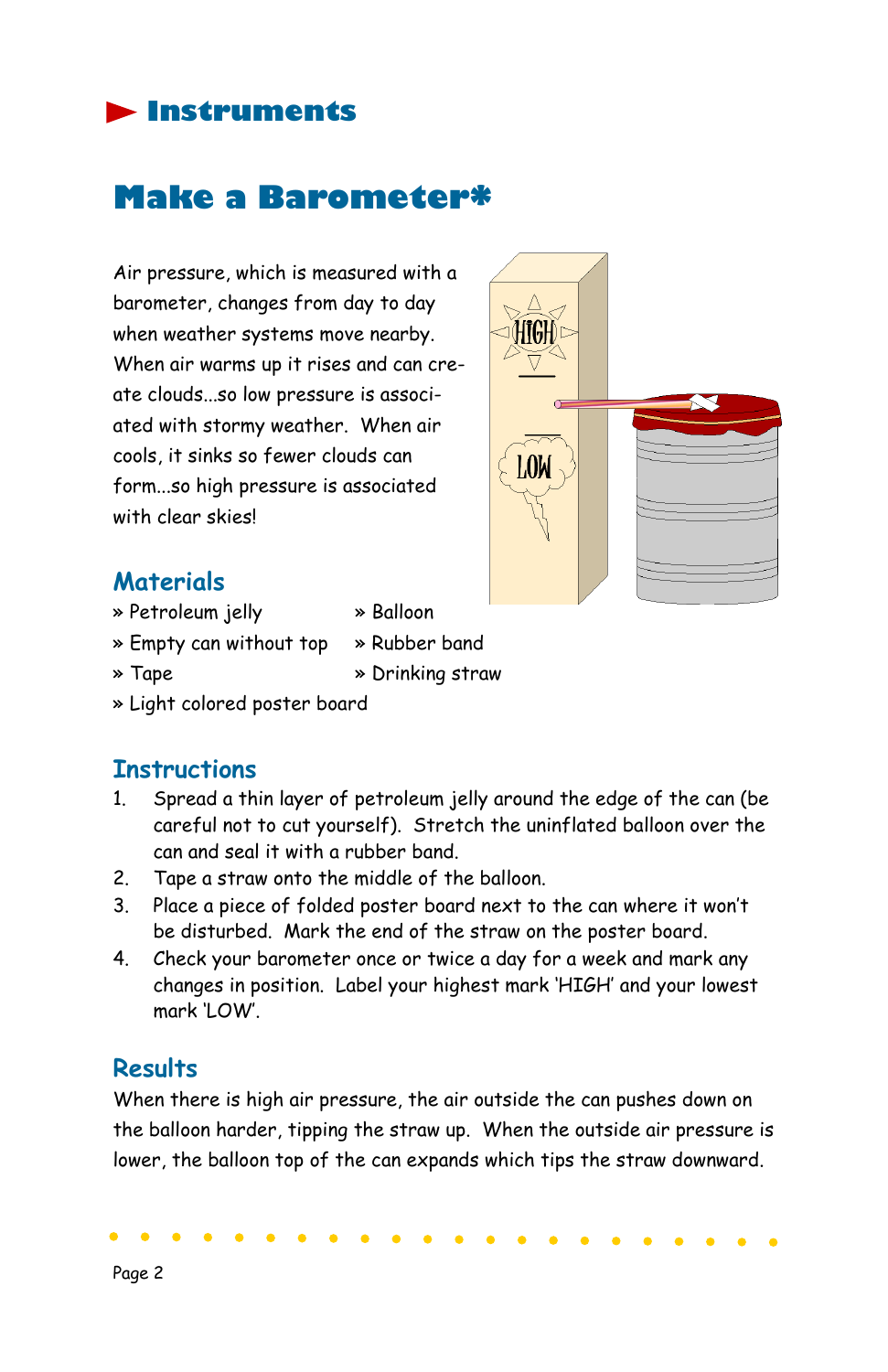# Make a Rain Gauge^

A good rain gauge gives you an accurate measurement of how much liquid has fallen during a storm.

#### **Materials**

- 
- » Plastic bottle » Colored tape
- » Scissors » Ruler
- » Pencil

#### **Instructions**

- 1. Cut the top off the bottle where the curved top meets the straight sides.
- 2. Turn the top upside down and fit it into the base. This will stop the water inside the bottle from evaporating.
- 3. Cut thin strips of tape and use them to make  $\frac{1}{4}$  inch divisions along the straight part of the base. Pour water up to the lowest division.



4. Place your rain gauge outside, away from any buildings and trees. Record the amount of rain each day for a week, and remember to pour out the water to the lowest division each morning.

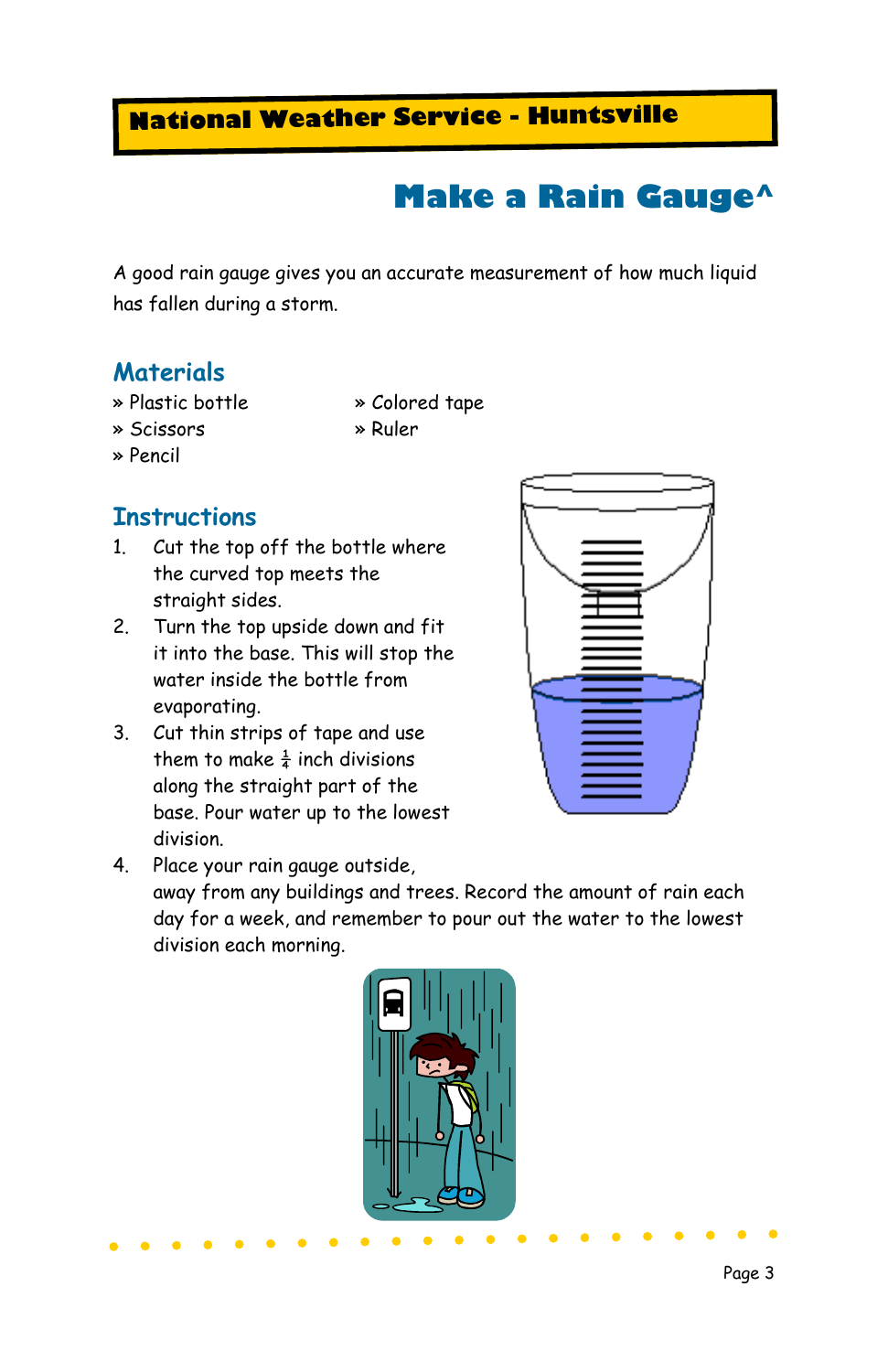### Instruments

# Make a Radiometer^

While the sun does heat the Earth, it does not do so directly. The sun heats the ground or the ocean, and the warmed surfaces then heat the atmosphere. A radiometer measures the amount of energy given off by the warmed air.



#### **Materials**

- » A glass jar with lid » Cardboard
- » Aluminum foil » A matchstick
- » Black paper » Thread
- 
- 
- 
- 
- » Glue » Tape

#### **Instructions**

- 1. Cut four 1-inch squares of cardboard. Cover both sides of two squares with black paper and two with foil.
- 2. Glue the squares to the matchstick—alternating black and foilcovered, so they resemble a pinwheel, with right angles between each piece of covered cardboard.
- 3. Tape one end of the thread to the end of the matchstick. Tape the other end of the thread to the middle of the inside of the lid. Put the lid on the jar and make sure that the cardboard cross can spin inside the jar.
- 4. On different days, place your radiometer outside in the sunshine and note how often the cross spins in one minute.

#### **Results**

When the jar is placed in the sunshine, the black paddles absorb the suns heat, while the foil reflects it. This differential heating causes the paddle to spin more quickly in full sunlight, and will stop spinning in a dark room.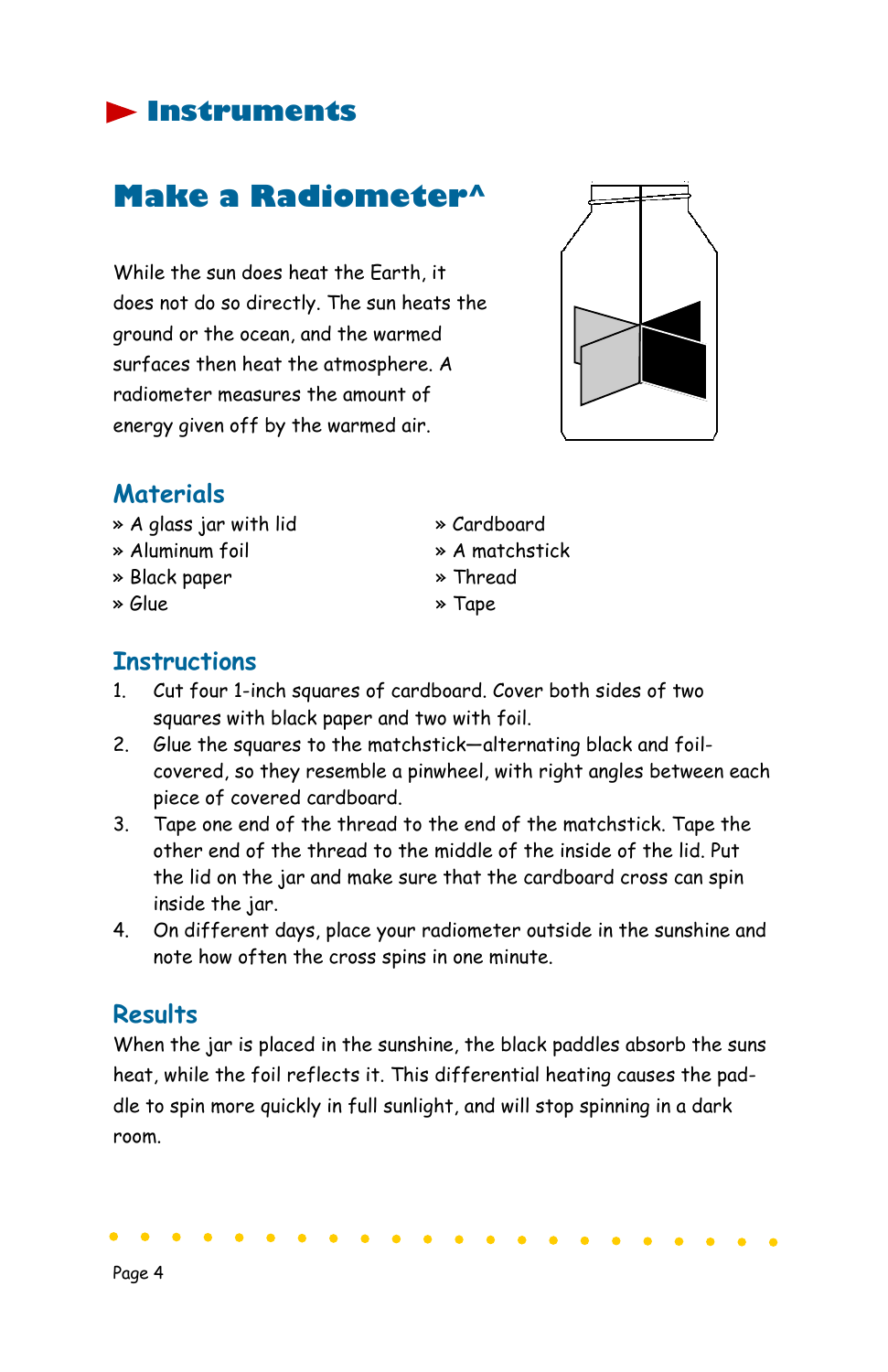# Make a Water Thermometer^

A thermometer is used to measure temperature. Traditionally, they were made with a narrow glass tube filled with mercury or alcohol. These liquids expand when they warm up, and contract when they cool down.

#### **Materials**

- » A glass bottle » Colored water
- 
- » Rubber bands » Modeling clay
- 
- » Cardboard » Tape
- » Clear plastic tube » Pens
- » Ice bucket with ice » Glue
- **Instructions**
- 1. Push the tube into the stopper and seal any gaps with modeling clay.
- 2. Mark  $\frac{1}{2}$  inch divisions on a strip of cardboard and glue onto a stick. Fix the stick to the bottle using the rubber bands.
- 3. Using the jug, fill the bottle with water up to the brim. Plug in the stopper so that the water rises about halfway up the tube. Tape the tube in place to complete your thermometer.
- 4. Place the thermometer in an ice bucket. Fill the bucket with ice.
- 5. Water expands when it gets warmer and contracts when it gets colder. So the water level falls as it gets colder. Cut a small triangle out of the cardboard. After about 10 minutes, mark the water level with the triangle. This is zero on your scale.
- 6. Take the thermometer out of the bucket and leave it outside in the shade. Wait for the water level to rise and count the divisions from zero. Make a note of this temperature.
- 7. Let the thermometer sit a day and take the temperature once again. Has it gotten warmer or cooler?

» Jug » Rubber stopper with hole

- 
- » Stick » Scissors
	-
	-
	-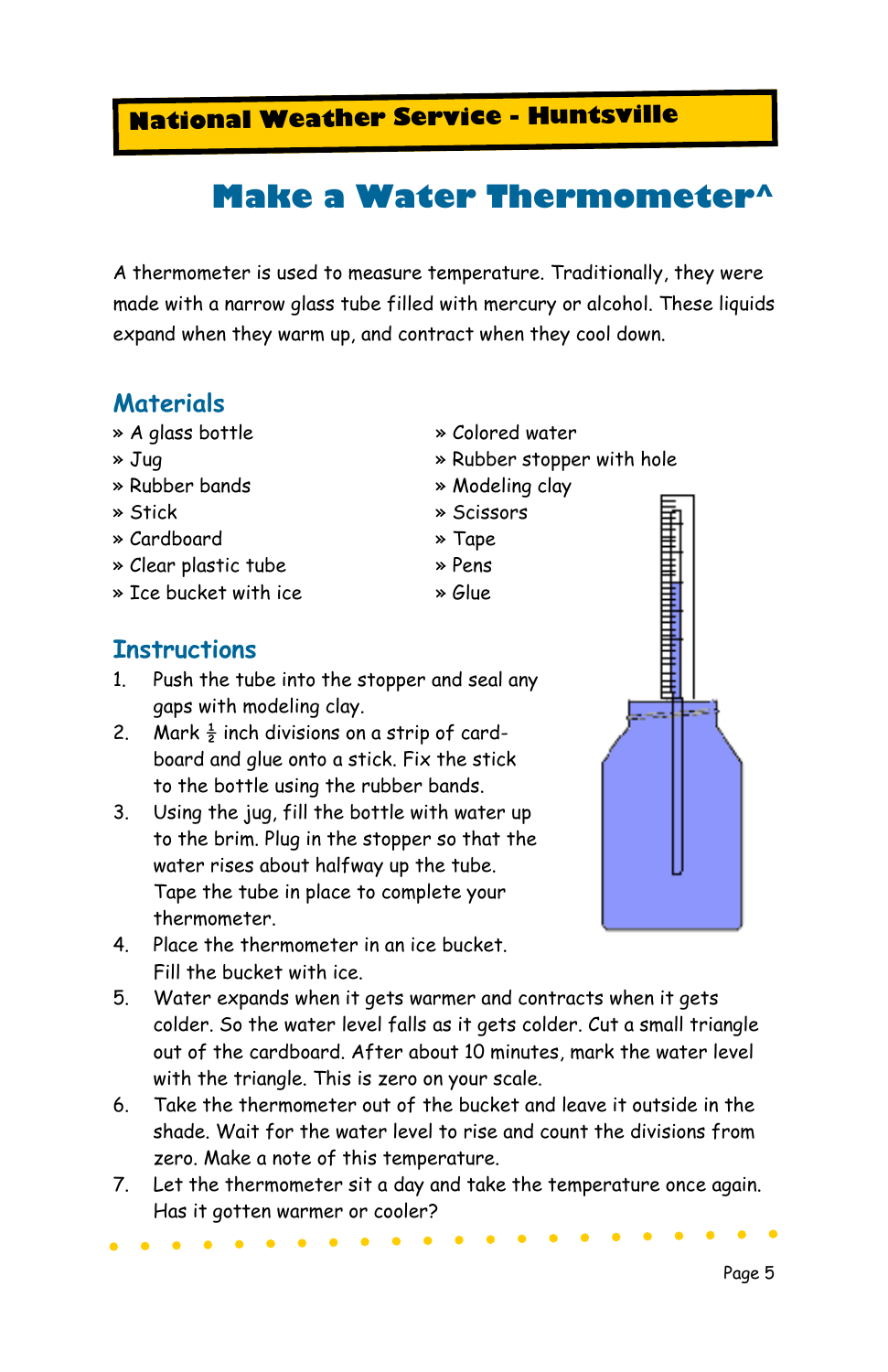#### Break it Down Now The Composition of the Air^

The atmosphere is made up of many gases, including oxygen, nitrogen, water vapor, carbon dioxide, and argon. While oxygen is so important to life on the surface of the earth, it does not make up the majority of the air.

#### Materials

- » A candle » Matches
- » Modeling clay » Shallow bowl
- » A tall glass » Colored water
- 
- 
- 

#### **Instructions**

- 1. Use the modeling clay to attach the candle to the center of the bowl. Pour the colored water into the bowl and then light the candle.
- 2. Set the glass carefully over the candle so that no air can enter it.
- 3. Observe how much water rises into the glass.

#### **Results**

Fire needs oxygen to burn, so the candle goes out when all the oxygen is used. The water rises about one-fifth of the way up the glass. This shows that our atmosphere is made up of about one-fifth oxygen. The other main parts of the air include nitrogen (about 78%), argon (~0.9%), carbon dioxide (0.03%), and water vapor (1-4% at the surface).

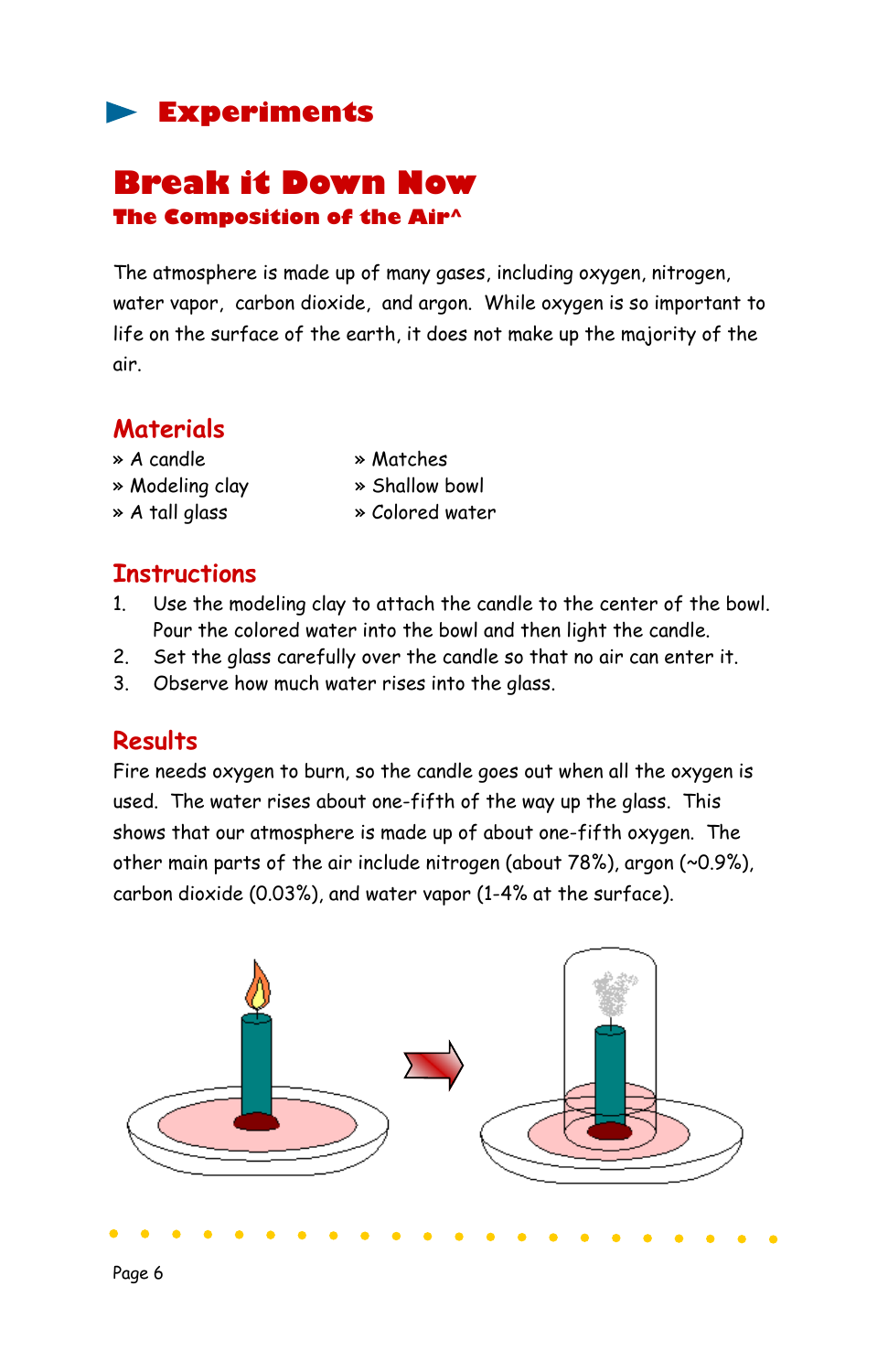#### Round and Round We Go Coriolis Force ~

Winds on the Earth don't simply blow from north to south. Does the rotation of the Earth have something to do with that?

#### **Materials**

- » Rotating platform (Lazy Susan)
- » Aluminum pie pan
- » Paper cup
- » Food coloring
- » Water
- » Pushpin
- » Crushed ice

#### **Instructions**

- 1. Put the pie pan on the Lazy Susan and fill it with water to about 1- 2cm from the top.
- 2. Use the pushpin to poke 4 holes in the side of the cup about 1 cm from the base of the cup. Space the holes evenly.
- 3. Fill the cup about half way with crushed ice then place it in the middle of the pie pan.
- 4. Slowly turn the Lazy Susan counterclockwise (this simulates the rotation of the Earth). Keep the rotation smooth and slow.
- 5. While the pie pan is spinning, add several drops of food coloring to the cup. Then add a enough water to come above the holes poked in the side.
- 6. Observe what happens to the colored water coming out of the holes in the cup. What happens if you stop spinning the Lazy Susan?

#### Results

The curving of the food colored water is similar to the reaction of large air masses in the Earth's atmosphere. As the Earth rotates, the spinning air deflects counterclockwise in the Northern Hemisphere. This deflection is called the Coriolis effect.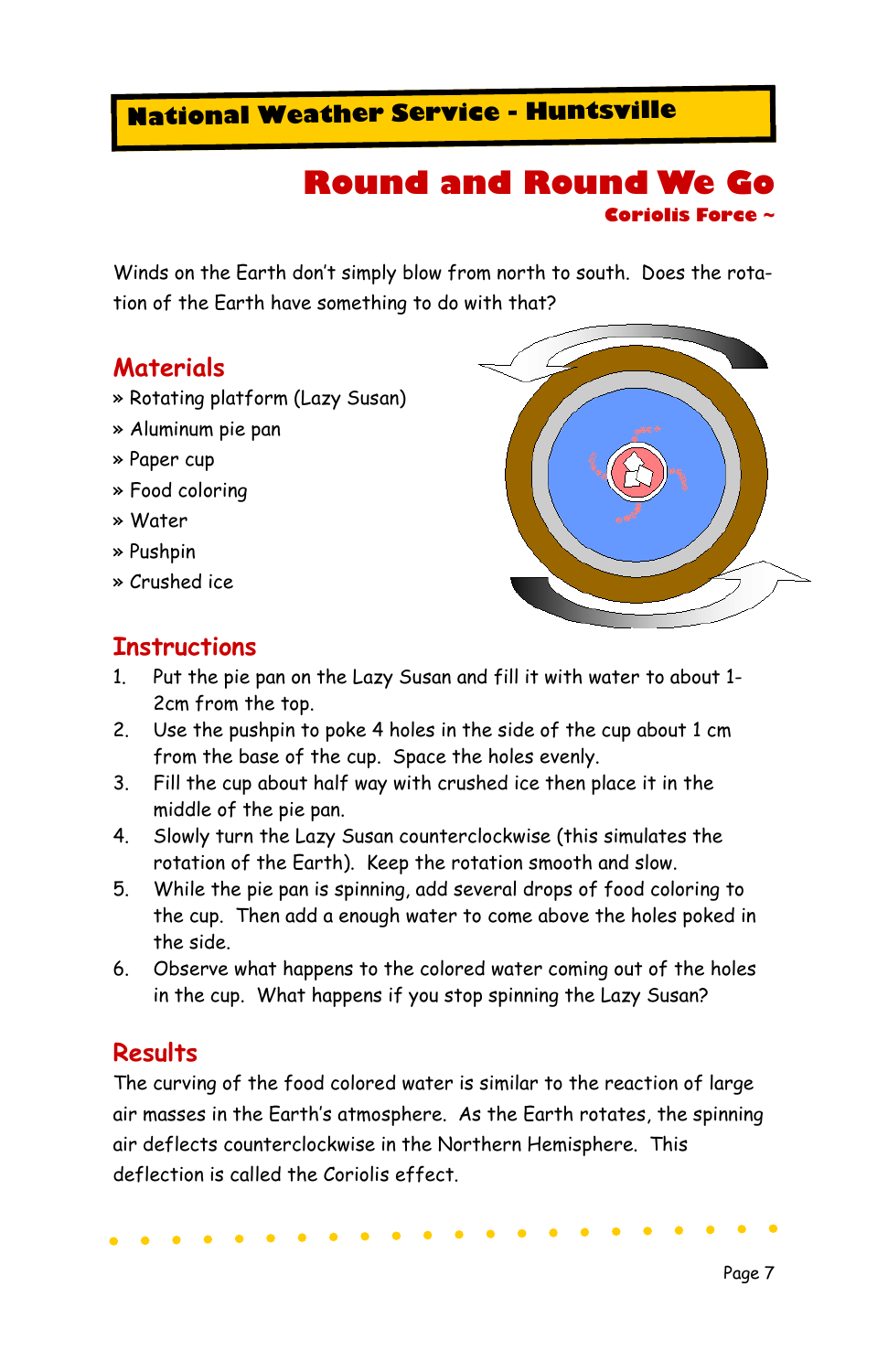#### It's a Vicious Cycle The Earth's Water Cycle ~



The water on the Earth goes through a great cycle - from the oceans and lakes it evaporates and becomes part of clouds in the sky. It will eventually change to rain, which gets absorbed into the ground...and finds its way

back to the rivers, lakes and ocean. You can create a smaller version here!

#### Materials

- » Large clear glass bowl » Small glass bowl
- » Pitcher of clean water » Salt
- 
- » Spoon » Plastic wrap
- » Ruler » Small marble

# **Instructions**

- 1. Fill the large bowl with water so it is about 1 cm deep.
- 2. Add several dashes of salt and stir to dissolve. You can taste the water to see how salty it is.
- 3. Place the small bowl in the center of the large bowl then cover the large bowl with plastic wrap.
- 4. Set the marble in the center of the plastic wrap (over the small bowl) so that the plastic wrap sags a bit.
- 5. Place the bowls in a sunny spot for a few hours.
- 6. After a few hours you should now have some water in the small bowl. Taste that water, too. Does it taste salty or not?

#### **Results**

The big bowl acts like the ocean, the plastic wrap is like a cloud. The marble helps collect water to form 'rain' which falls into the smaller bowl.

Page 8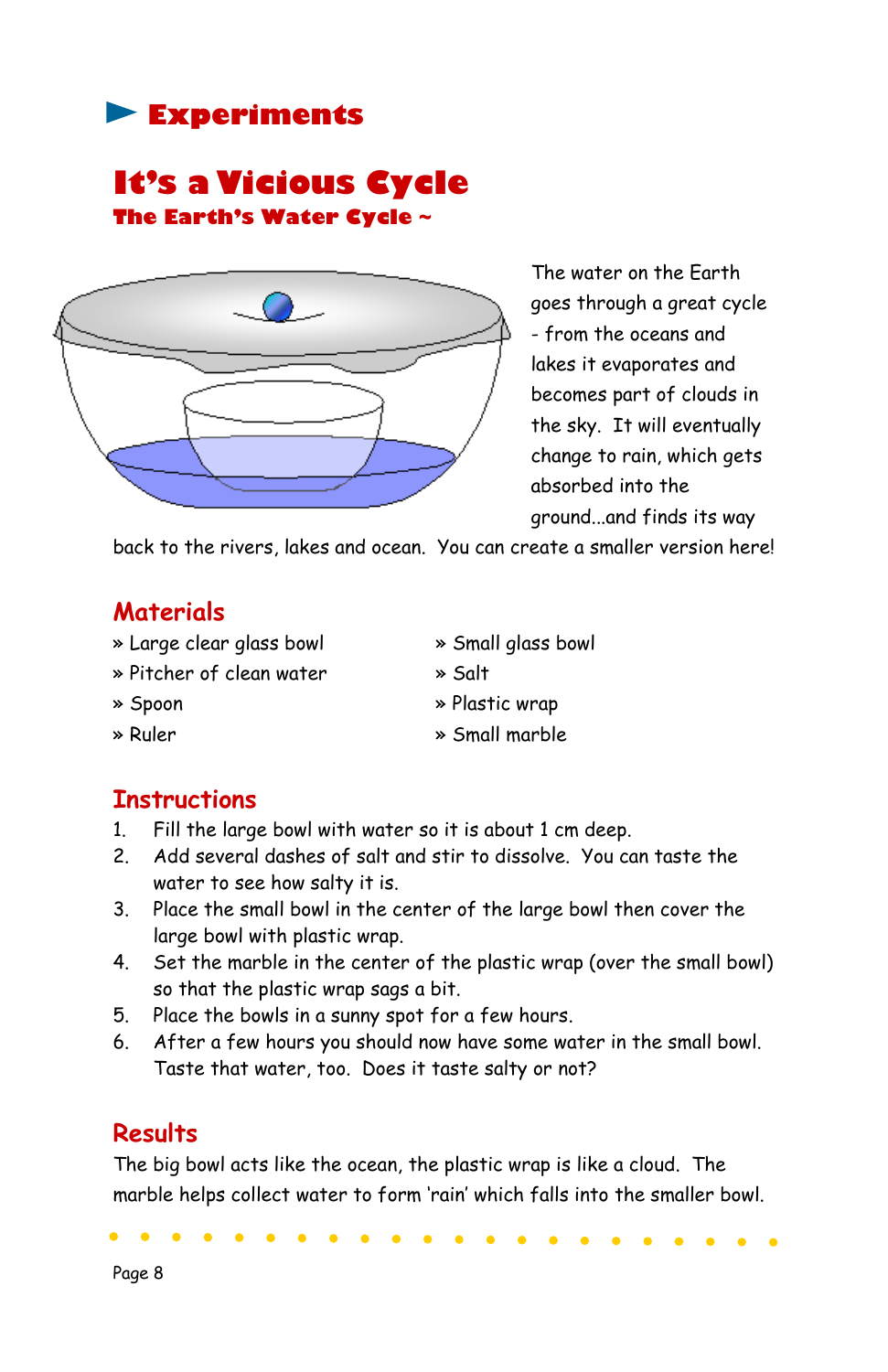## Is it Hot in Here or is it Just Me? Differences in Heating the Earth ^

The Earth is at an angle, which allows the Equatorial regions to receive more direct sunlight than the poles.

#### **Materials**

- » Flashlight » Globe
	-
- » A large coin







#### **Instructions**

- 1. Place a coin on a piece of cardboard. Draw a circle around it and cut out the circle.
- 2. Shine a flashlight toward the globe through the hole in the cardboard.
- 3. Move the cardboard to direct a circle of light at the Equator.
- 4. Keep the flashlight still and move the cardboard up to shine light at the North Pole.

#### Results

The light makes a small, bright dot at the equator, but is more pale and spread out at the poles. The sun acts in much the same way—providing more direct sunlight at the equator than at the poles. That is why it is generally hotter nearer the equator (think of the tropical islands) and colder near the North and South Poles (think of penguins and polar bears).



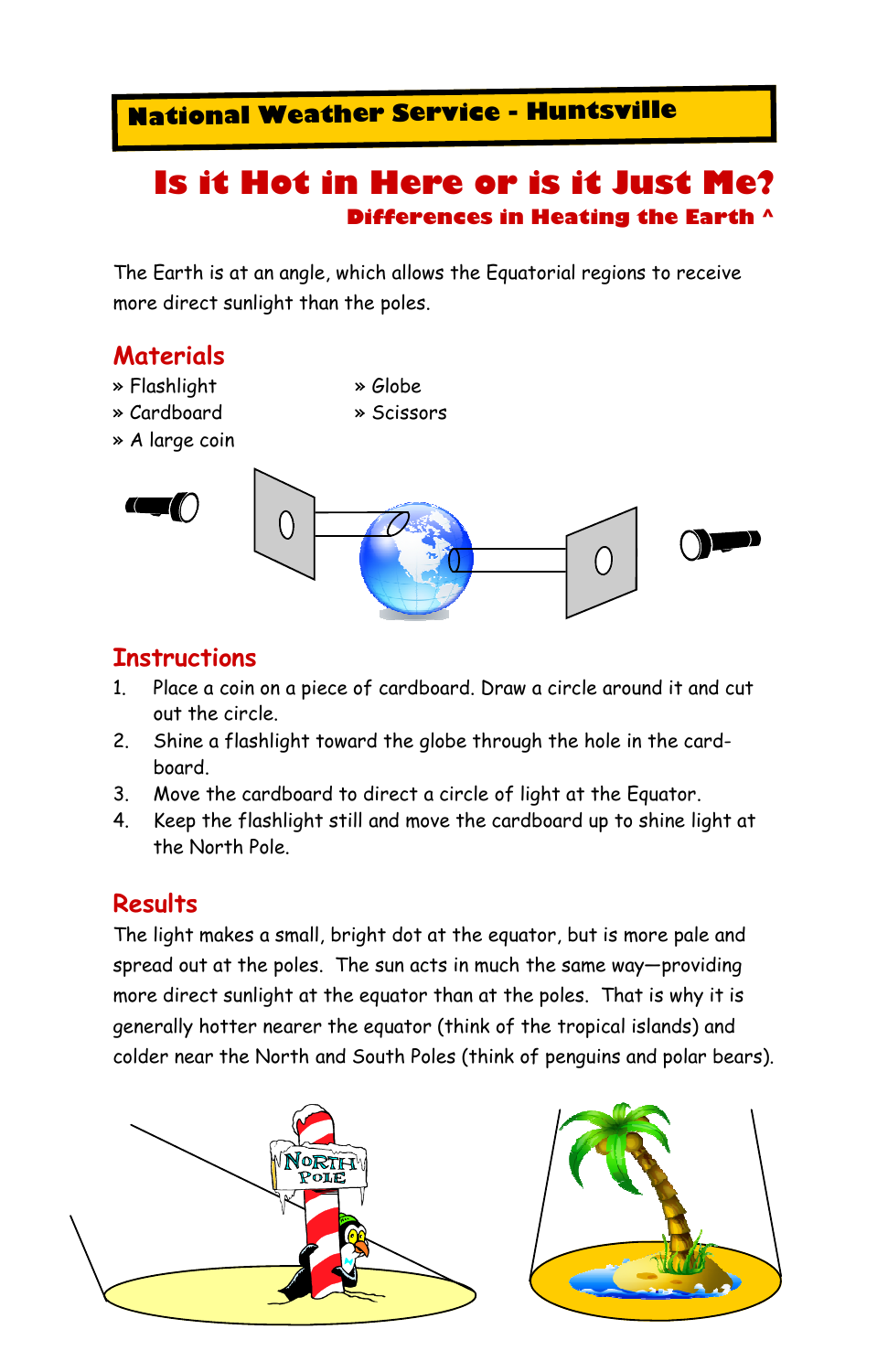# Under Pressure

Atmospheric Pressure and Elevation \*

Meteorologists talk a lot about pressure (high pressure and low pressure systems)...but what is air pressure?

#### **Materials**

- » Half-gallon cardboard milk carton » Sink
- » A sharp pencil or nail » Water faucet

MI

#### **Instructions**

- 1. With the help of an adult, poke three holes at different heights in the side of the milk carton.
- 2. Fill the carton with water keep it in the sink!
- 3. Watch how the water streams out of the holes as different heights.

#### **Results**

More water and more weight is pressing on the bottom hole so more force pushes water out of that hole. Less water and force pushes water out of the top hole, so that water stream doesn't

go as far. The air in the atmosphere acts the same way. Near the surface of the earth there is more air above it pushing down - this is air pressure. The higher you go in the atmosphere, the less air there is to push down on you. That means that air pressure decreases as you go up in the atmosphere.

Page 10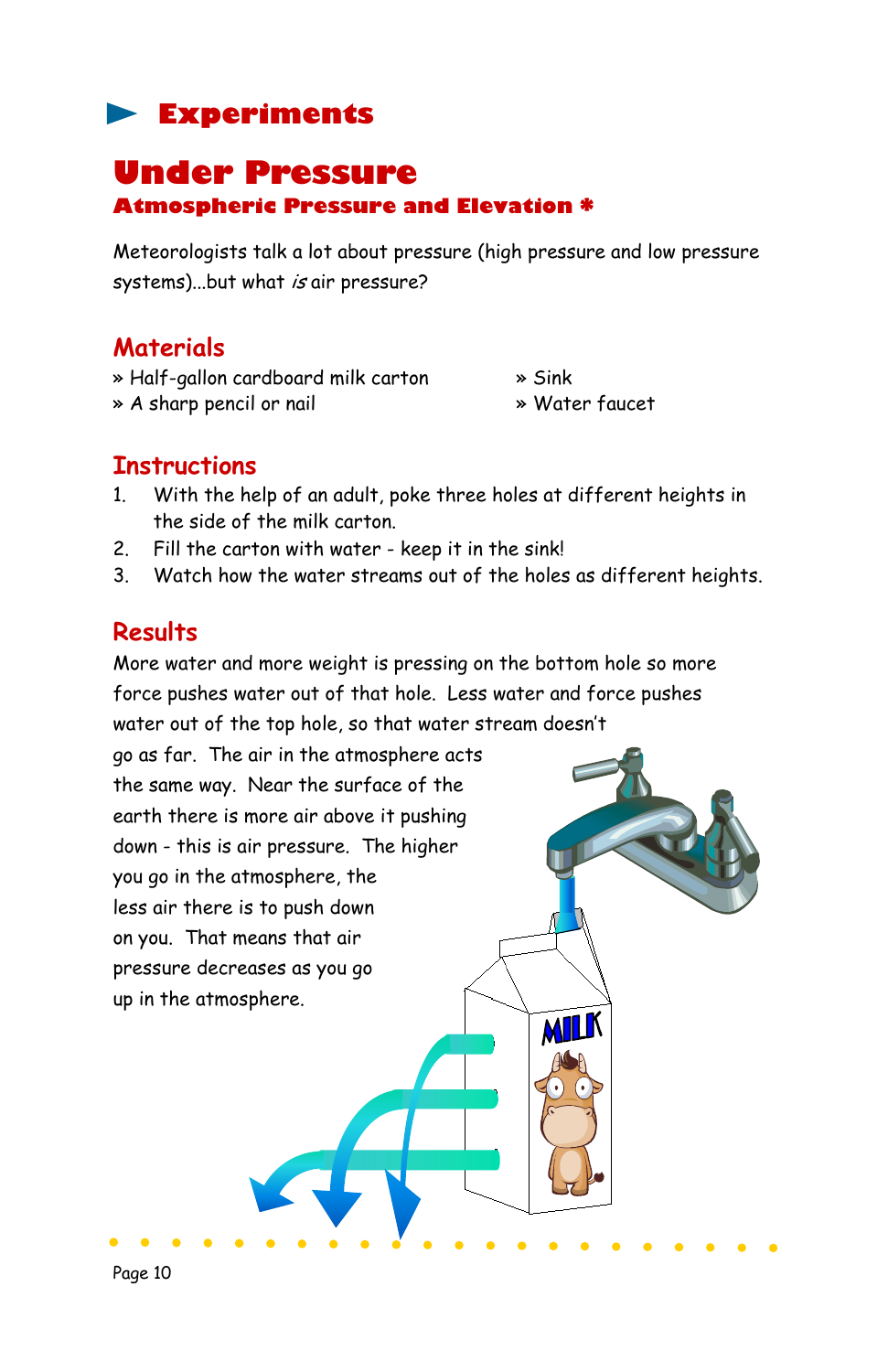#### Time to Weigh In The Weight of Air~

In the previous experiment it was said that at the surface of the earth there is more air pushing down and therefore more air pressure. But does the air really weigh anything? Let's test to see.

#### **Materials**

- » Thin dowel (~50 cm long) » Two balloons of equal size
	-
- » Scissors » Tape
- » Straight pin » Pencil
- 
- » A piece of string (25 cm long)

#### **Instructions**

- 1. Find the center of the dowel and tie the string at the center point.
- 2. Hold the dowel by the string and adjust the position of the string until the dowel is balanced on it.
- 3. Blow up the balloons to about the same size and tie off the ends.
- 4. Tape the tied-off end of each balloon to each end of the dowel.
- 5. Adjust the string as needed to maintain balance.
- 6. Place a piece of tape approximately 2-3 cm long on one balloon.
- 7. Have your partner or an adult use the pin to carefully prick a hole through the tape and into the balloon. The tape will stop the balloon from popping.

#### **Results**

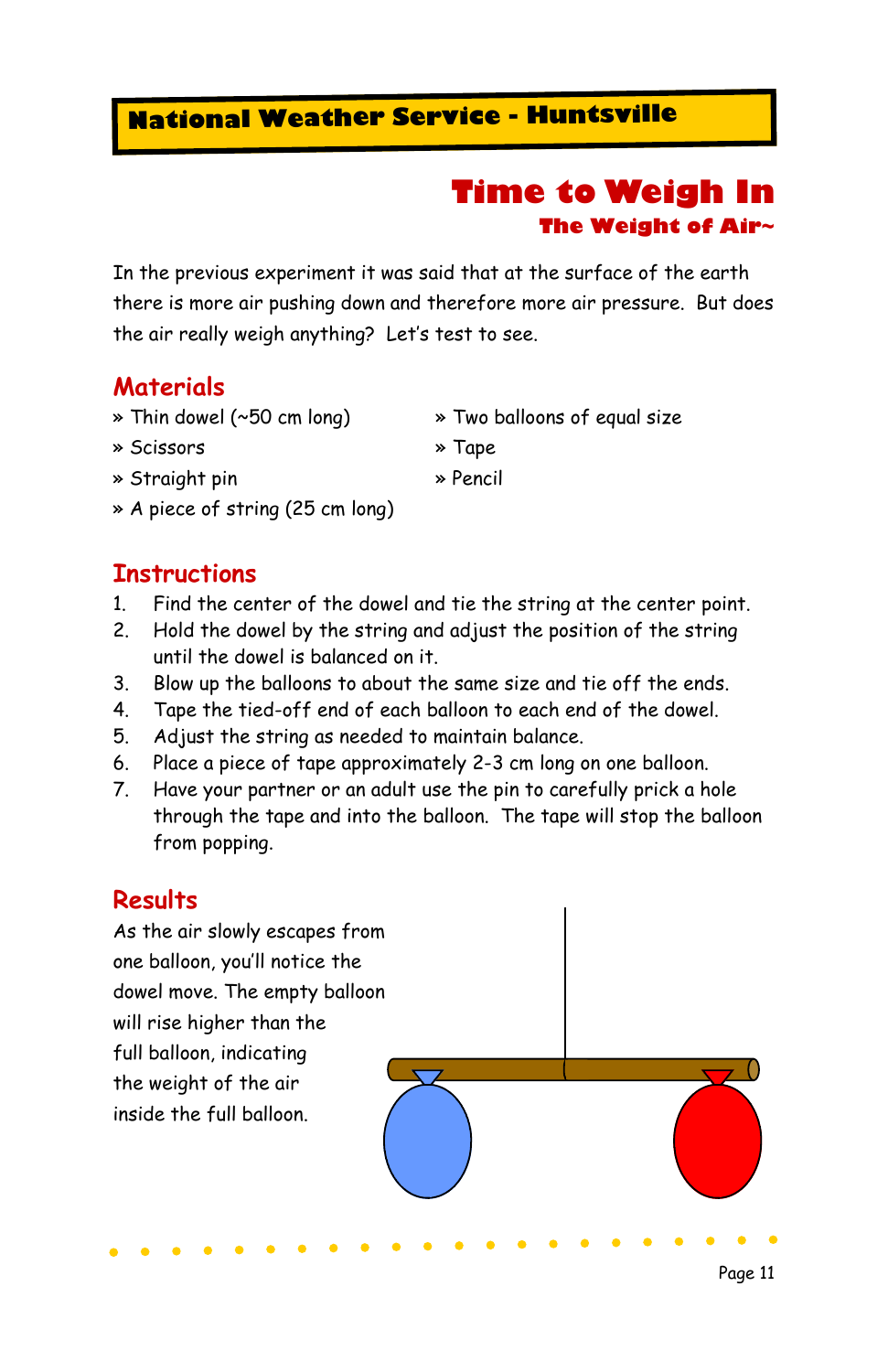#### The Eggceptional Power of Pressure The Strength of Air Pressure

#### **Materials**

- » Hard-boiled, shelled egg » Matches
- » Glass bottle (opening slightly smaller than the diameter of the egg)
- » Several strips of paper

#### **Instructions**

- 1. Rinse the jar and dry thoroughly.
- 2. Have an adult light a match and set the paper on fire. Quickly drop the burning strips of paper into the bottle.
- 3. Immediately cover the opening of the bottle with the egg.

#### **Results**

The burning strips of paper create hot air inside the bottle. When the egg is placed over the opening of the bottle, the fire loses its oxygen source and extinguishes itself. As the air inside the bottle cools, it contracts, causing the pressure outside the bottle to be higher than the pressure inside the bottle. As a result, the egg is 'sucked' into the bottle. \*HINT\* To get the egg back out of the bottle, add baking soda and vinegar to the bottle and turn the jar upside down over a sink.

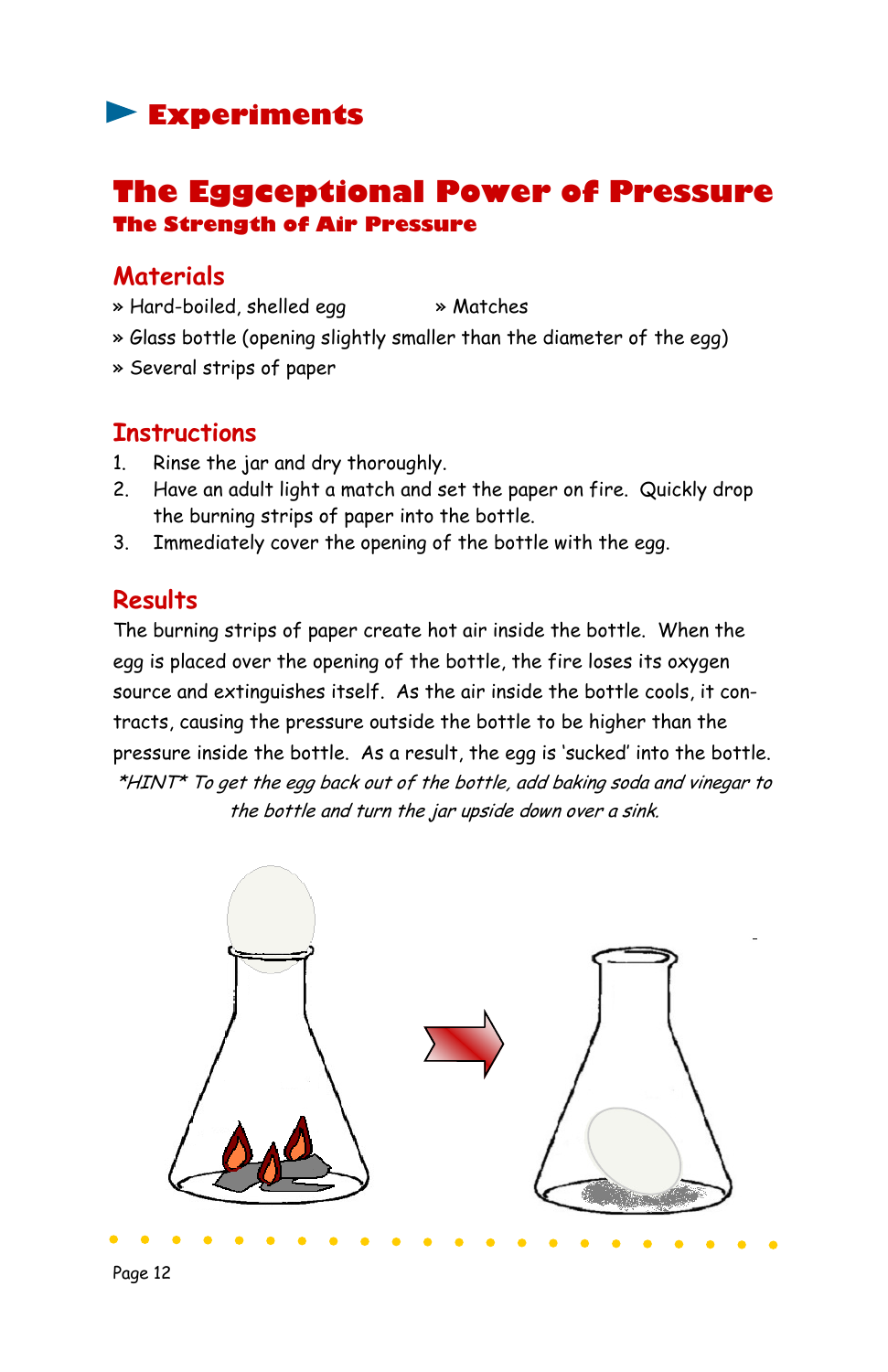### Windy City Pressure Systems and the Wind ~

The wind affects us every day (by providing energy for kites to fly and giving us bad hair days) but what creates the wind?

#### **Materials**

- » 2 Two-liter bottles » Scissors
- » 30 cm of plastic tubing » Food coloring
- » Tape » Clay
- 
- 

#### **Instructions**

- 1. Have an adult help you cut the tops of each bottle and drill a hole in each about 10 cm from the bottom. Seal the cut edges with tape.
- 2. Mark each bottle at 10, 15, 20 and 25 cm from the bottom.
- 3. Place the plastic tube in the hole of each bottle to connect them. Use clay to seal the connection between the tube and bottles.
- 4. Fill a pitcher with water and food coloring and stir.
- 5. Fill one bottle up to the level of the tube. Then fill the other bottle all the way to the top.
- 6. Watch how long it takes for the water to level off—what happens if you try starting with different levels of water in each bottle?

#### **Results**

There is less pressure in the bottle with less water. The water continues

to flow until the pressure difference between the bottles evens out. Air flows from high to low pressure (the wind!) just like water flows from a higher level to lower ones. The greater the difference between the pressure areas, the greater the wind speed.



- 
- 
- » Ruler » Marker
- » Water » A pitcher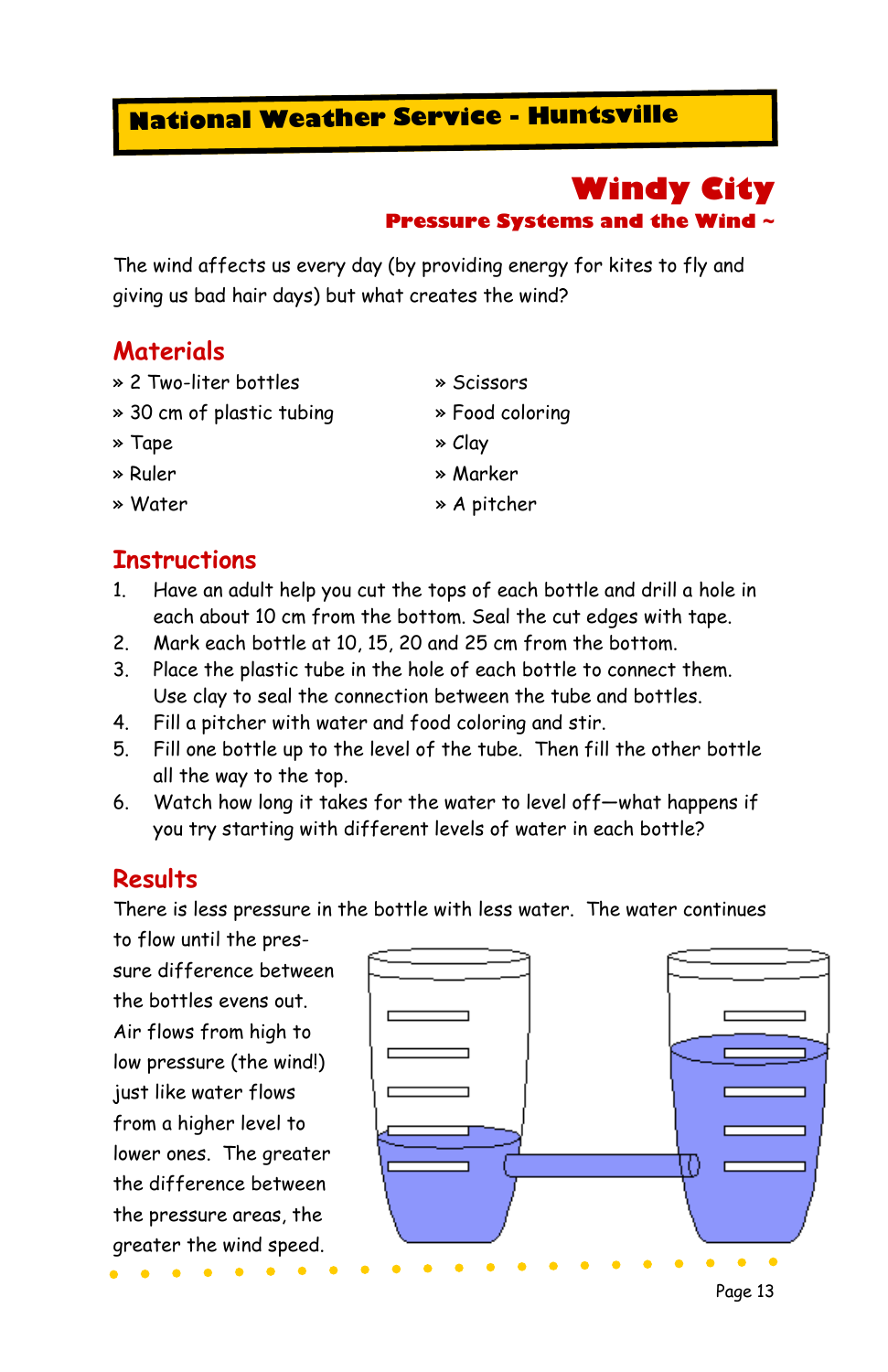

# Full of Hot Air Hot Air Currents ~

Clouds and thunderstorms are created by rising air, but what makes the air rise in the first place?

#### Materials

- » Spiral on white paper » Pencil
- 

» Scissors » Large sewing needle

- » Sewing thread / string » Light bulb / lamp
	-

#### **Instructions**

- 1. Trace and cut out a copy of the spiral pattern below (leave the center circle).
- 2. Thread a needle with the string. Bring the ends of the string together and make a knot.
- 3. Poke the needle through the circle in the center and pull the string through so the spiral hangs from the string.
- 4. Hold the spiral above the light (but DON'T place it on the bulb) and turn on the lamp.

#### **Results**

The air around the light bulb is heated, which causes molecules to expand and move about. Air that is heated is less dense and rises while cooler air sinks in its place. This rising air (or hot-air currents) causes the spiral to spin. This process is an example of convection which can lead to strong thunderstorms on a larger scale!

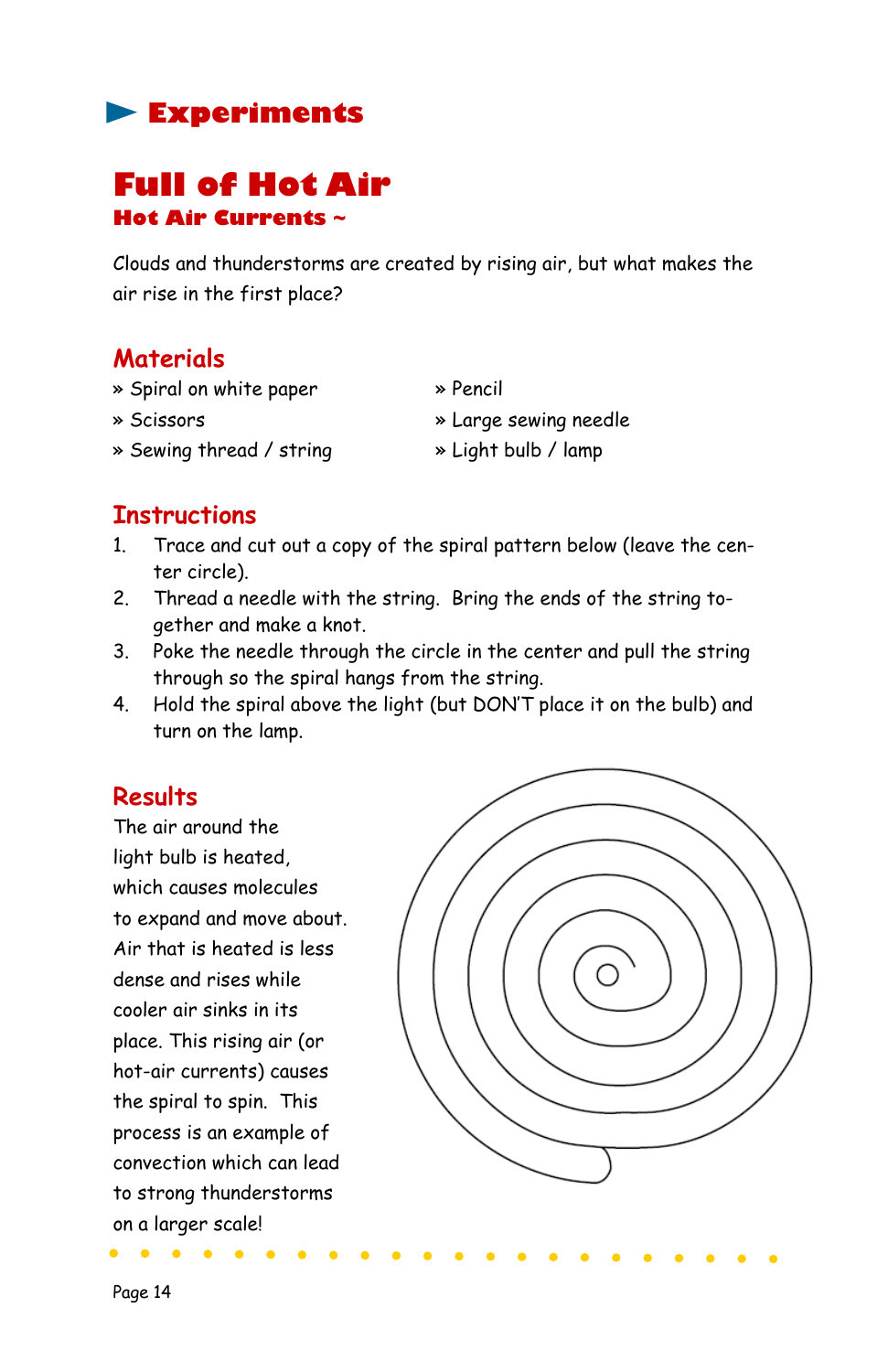#### Look for the Silver Lining Creating a Cloud in a Bottle<sup>+</sup>

For clouds to form, three key ingredients are needed—1) water, 2) dust particles, and 3) temperature or pressure changes.

#### **Materials**

- » Two-liter soda bottle » Water
- 
- 
- » Matches » Bicycle pump

#### **Instructions**

1. Add a small amount of warm water to the bottle. Replace the cap and shake up the bottle so the water drops stick to the inside of the bottle. Pour out the rest of the water so there is none sitting in the bottom. This provides the first ingredient of water.



- 2. Light a match and let it burn for a few seconds. Blow it out, immediately drop it in the bottle and replace the cap. The smoke from the match provides the key ingredient of dust!
- 3. Squeeze the bottle as hard as you can then release both hands evenly and quickly six or seven times (or more). This provides the last key ingredient of temperature and pressure changes.
- 4. After several squeezes, squeeze and hold for a few seconds. You should see a cloud appear when you release your hands. (Try placing in front of a dark background for easier viewing.)
- 5. For a more advanced version, you can use the bicycle pump to greatly increase the pressure inside the bottle and then quickly release it to create a cloud.

#### **Results**

Dust particles are necessary for the formation of clouds. Water vapor in the air collects on these particles and make the clouds we see in the sky and in our bottle. Also, when air pressure or temperature decreases it cannot hold as much water...so by increasing the pressure inside the bottle (by squeezing or pumping in air with the bike pump) and then letting the pressure drop, we can see a cloud.

See a video of this experiment at: http://www.stevespanglerscience.com/experiment/00000030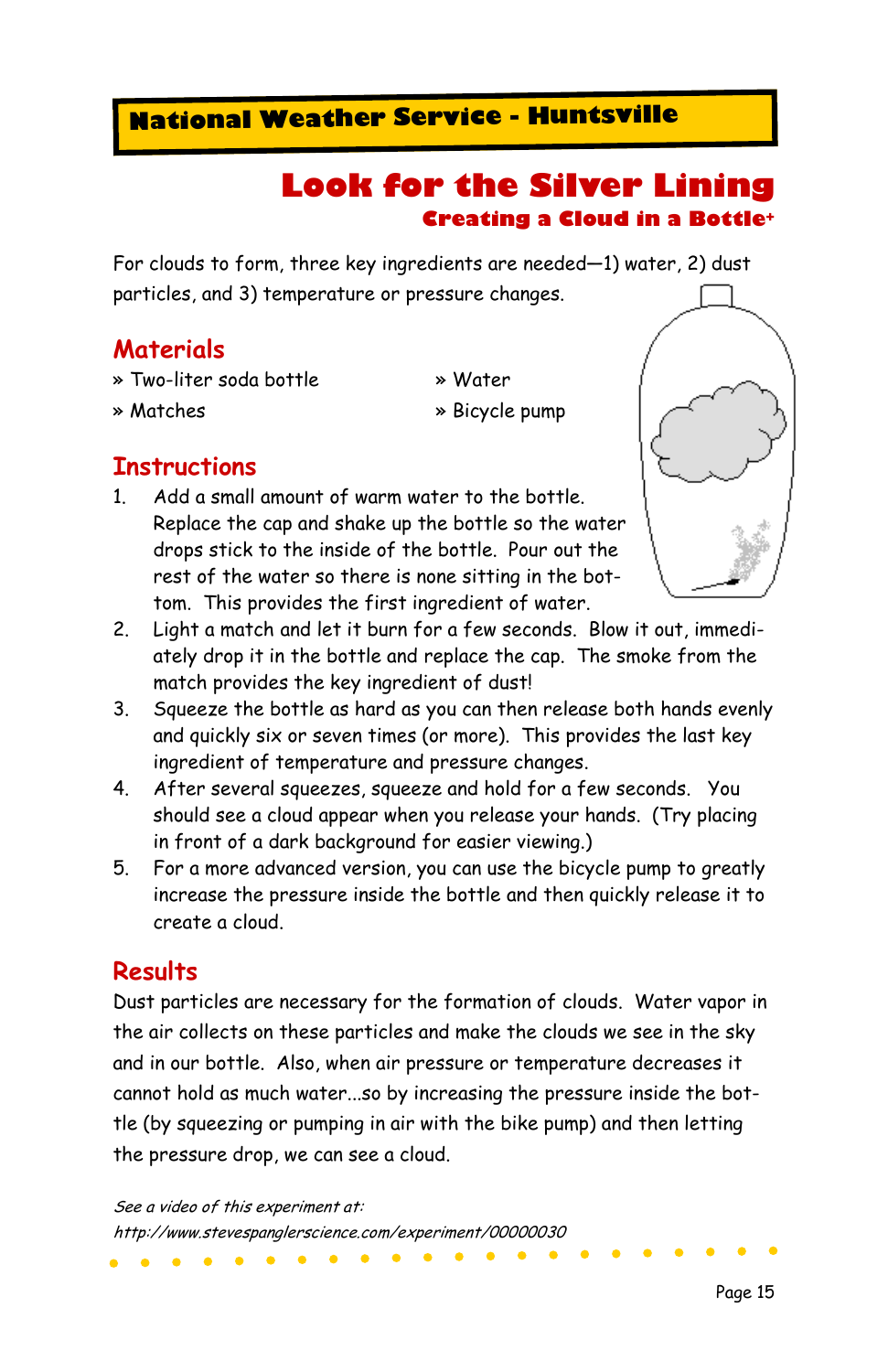# It's Electric! Making Lightning^

As many as 50,000 storms happen every day throughout the world. Inside a storm cloud, water droplets and ice crystals rub against each other, giving them an electrical charge. Eventually, built up energy within the storm is released as flashes of lightning.



#### **Materials**

- 
- » Modeling clay » Screwdriver
- » Rubber glove » Tape
- » Metal tray » Plastic sheet or cotton cloth
	-
	-

#### **Instructions**

- 1. Tape the sheet or cloth to the surface.
- 2. Adhere a ball of clay to the tray. Put on the glove and use the clay as a handle to rub the tray against the sheet or cloth for about two minutes.
- 3. Make sure the room is dark. With an adult's help, hold the screwdriver in your gloved hand and bring it close to the edge of the tray. Do not touch the tray with your hands.

## Results

The tray builds up a charge similar to that in a storm cloud. As the energy is released to the screwdriver, you should hear a crackle and see a spark of lightning.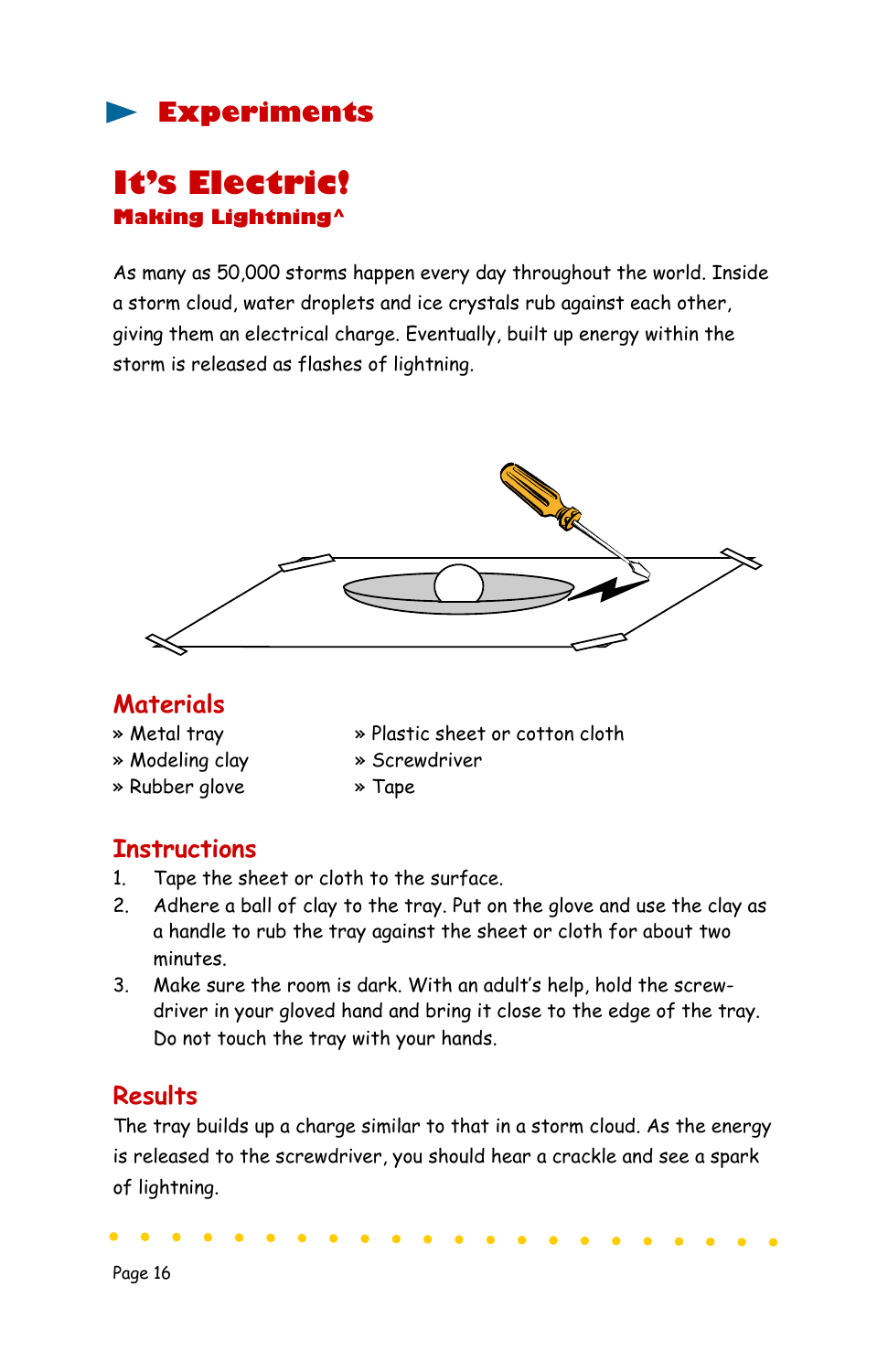#### Living On the Edge Simulate a Weather Front<sup>+</sup>

A weather front is a region where two air masses are interacting. Using cold blue water and warm red water, you will see how frontal boundaries are formed between two air masses.

\*\*NOTE - Do this experiment over a sink!\*\*

#### **Materials**

- 
- » Warm water » Cold water
- » Index card / plastic coated paper » Spoon
- » Red and blue food coloring » Two glass jars of equal size
	-
	-

#### **Instructions**

- 1. Fill one of the jars full to the brim with warm water. Add a few drops of red food coloring and stir with a spoon to disperse the color.
- 2. Fill the other jar full to the brim with cold water. Add a few drops of blue food coloring and stir with a spoon to disperse the color.
- 3. Place index card on top of the warm jar and press down around the edges of the jar to make a seal. Keeping your hand flat on the paper, slowly turn over the jar until it is upside down. Do not remove your hand. Some spilling of the water is normal.
- 4. Move the warm water jar over top the cold water jar so the edges meet up. The paper will act as the boundary between the layers.
- 5. Slowly remove the paper once the jars are stacked.
- 6. Keeping one hand on each jar, slowly turn the jars to one side, making the jars parallel with the ground.

#### **Results**

The cold water is more dense than the warm water, and so the blue water slides underneath the red water. This experiment simulates what happens when a cold front approaches a warm airmass.

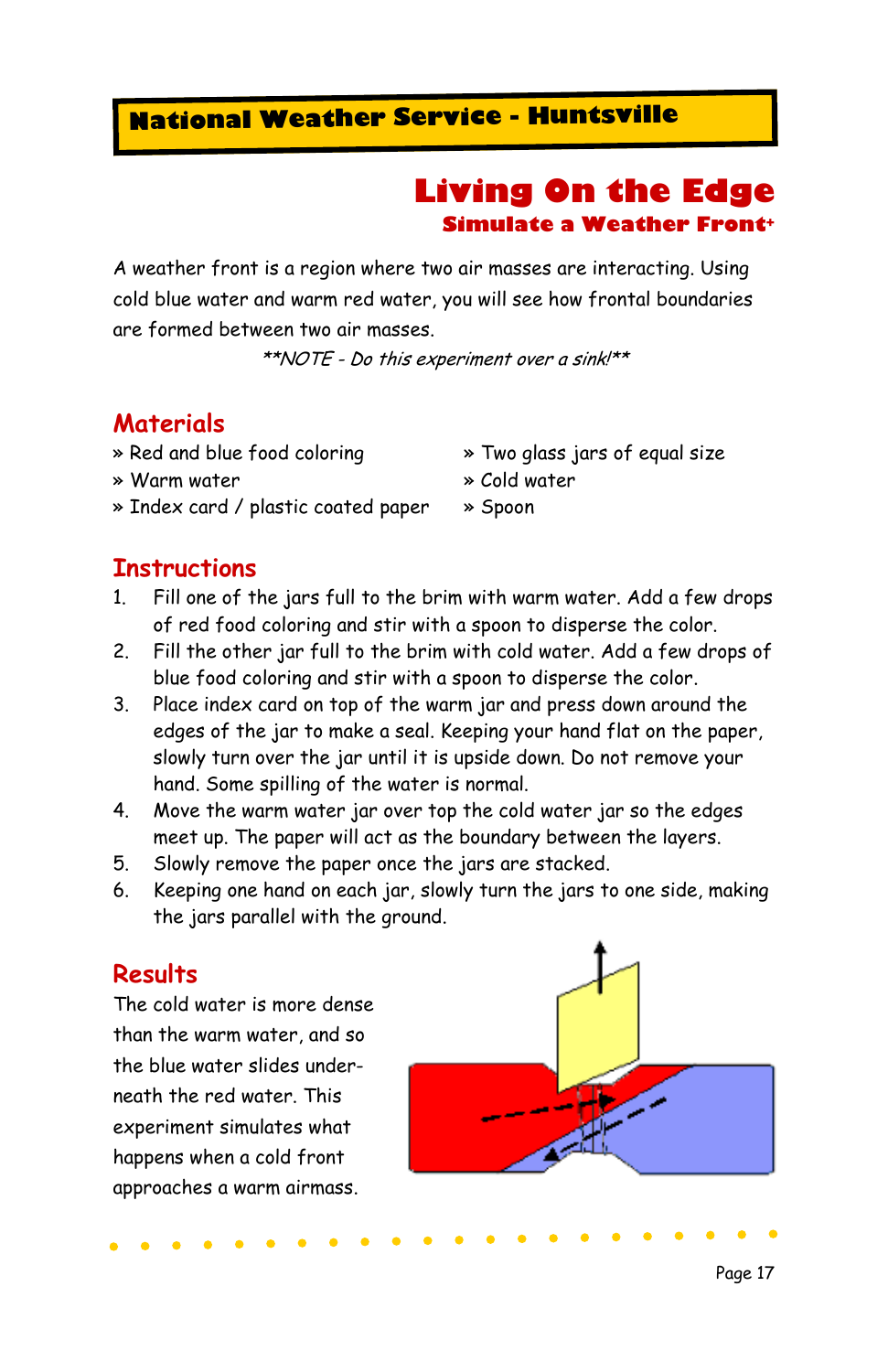#### Haven't the Foggiest Idea Creating Fog



There are many types of fog but all types are simply clouds that occur very close to the surface. The main problem with fog is that it can quickly reduce visibility for drivers on roadways. Some examples include fog that can be created when cold air flows over a warm water surface (steam fog), some that is created on windless, cloudless, cool nights (radiation fog), and some that occurs when warm air flows over a cool surface (advection fog). Here is a simple way to make steam fog.

#### **Materials**

- » Glass jar » Strainer
- 
- 
- » Water » Ice cubes

#### **Instructions**

- 1. Fill up the jar almost completely with hot water and let it sit for about one minute.
- 2. Pour out almost all the water, leaving about one inch in the jar.
- 3. Put the strainer over the top of the jar.
- 4. Place a few ice cubes in the strainer.

#### **Results**

The cold air from the ice cubes collides with the warm, moist air in the bottle. This causes the water vapor in the bottle to condense and form the eerie fog.

Page 18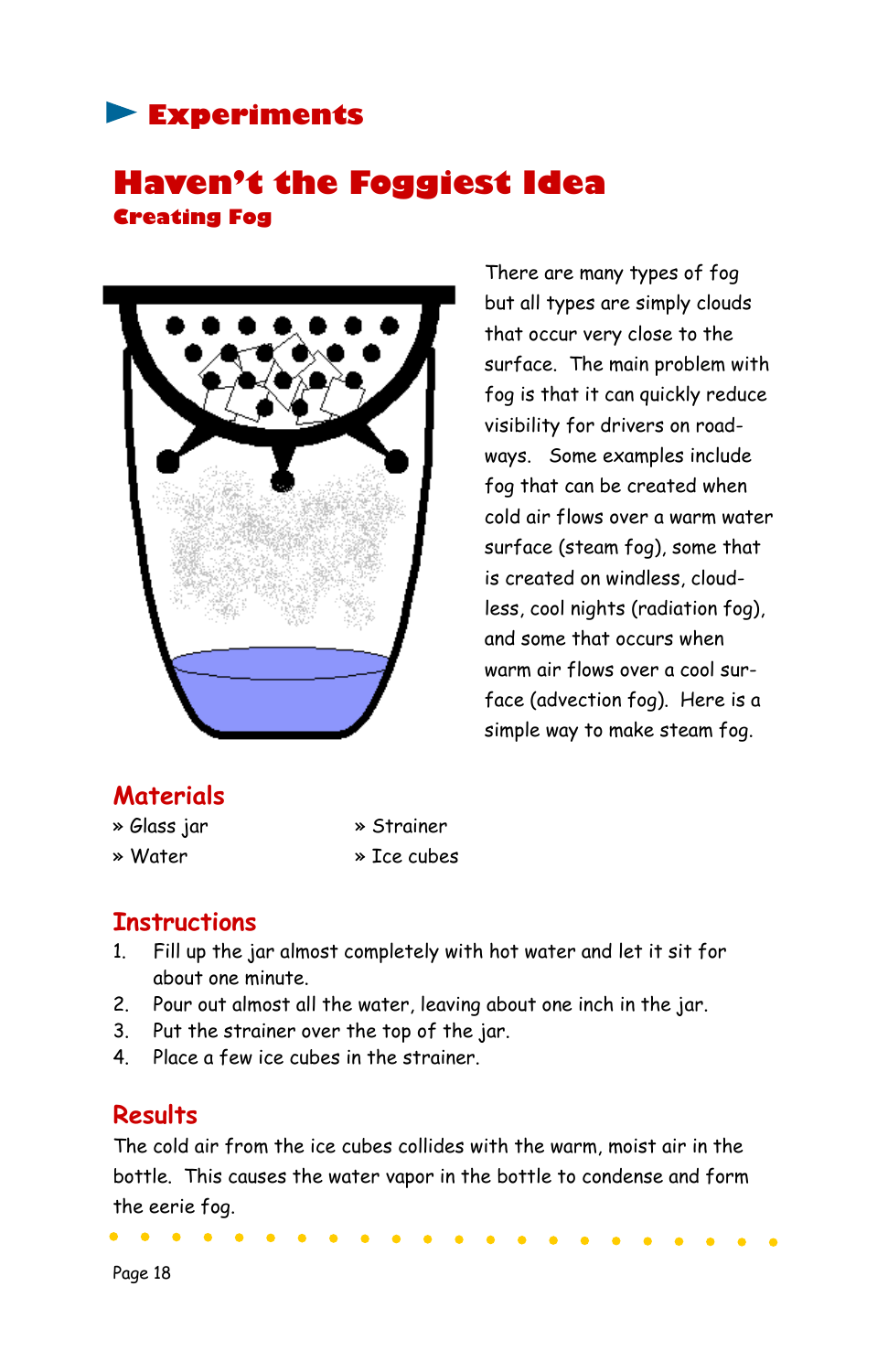

Hurricanes are dangerous because they produce damaging winds, heavy rainfall, inland flooding, and even tornadoes. But along the coast, a major cause of damage is storm surge.

#### **Materials**

- » Small electric fan » Scissors
- » Construction paper » Dish pan
- 
- » Grease pencil

#### **Instructions**

- 1. Make a funnel out of the construction paper so it fits over the fan.
- 2. Tape it to the wide end of the fan to concentrate the wind.
- 3. Fill the dishpan with water to within 5 cm of the top.
- 4. Mark the water level at one end of the pan with the grease pencil.
- 5. Position the fan so it will blow toward the marked end and turn it on.
- 6. Mark the new water level with the grease pencil.
- 7. Turn off the fan and measure the difference between your marks.
- 8. Repeat the experiment but tilt the pan to raise the water level at your first mark. Now you can simulate storm surge at high tide.

#### **Results**

Winds in a hurricane create storm surge in two ways - you have simulated one of them. Storm surge increases with stronger winds but it also increases when hurricanes have lower pressure at their center. Can you think of a way to simulate that?

- 
- 
- » Tape » Water